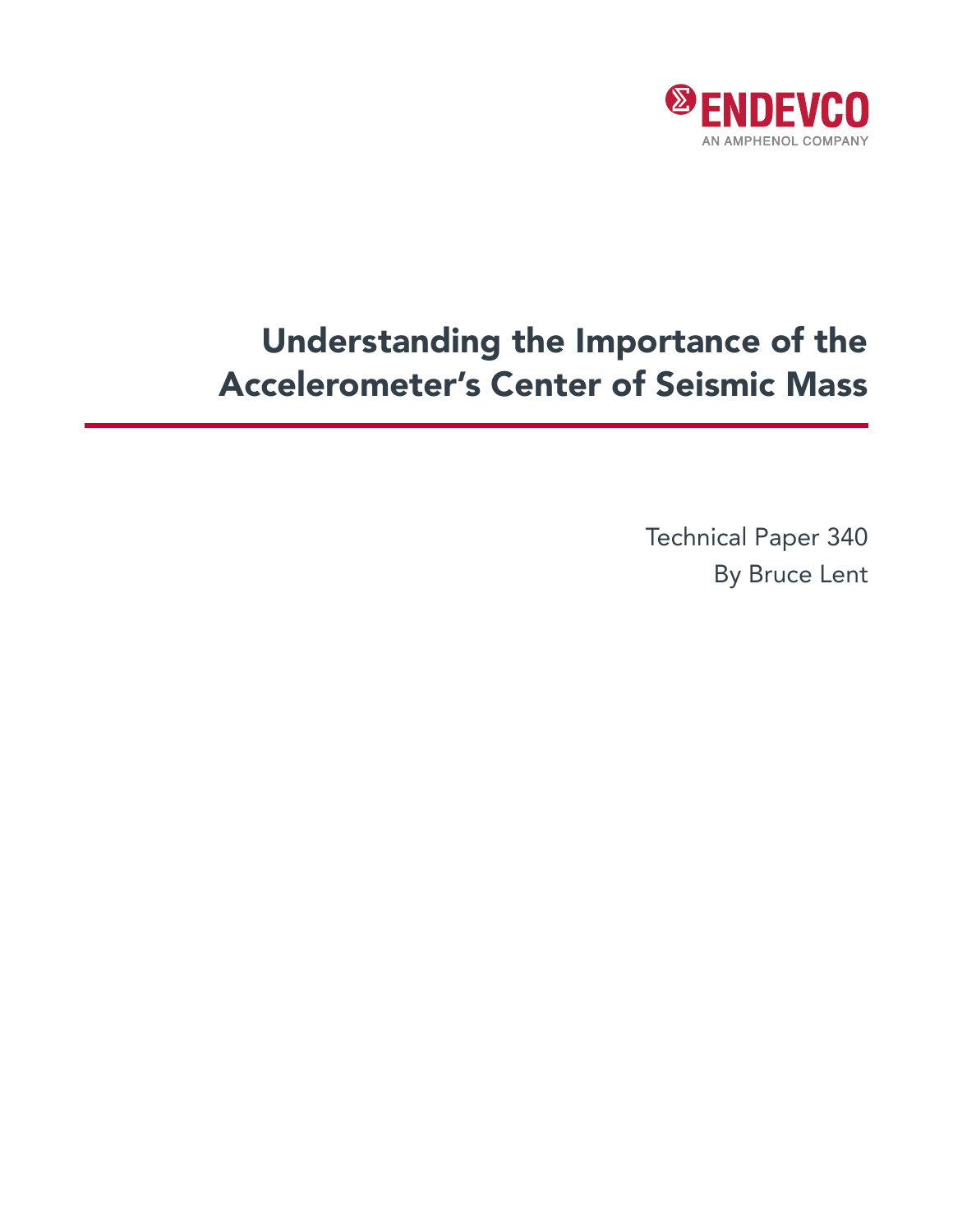# **Understanding the Importance of the Accelerometer's Center of Seismic Mass**

The center of seismic mass (CSM) is the center of the sensing element contained within the accelerometer's case. The CSM is not necessarily in the physical center (center of gravity) of the accelerometer's case (see figure 1). This may differ between model numbers and manufacturers.



#### **Figure 1: Showing two similar accelerometers manufactured by Meggitt. The unit on the left CSM is in the center, while the accelerometer on the right has a CSM near the end, on the right.**

If the above accelerometers are going to be used in a single axis configuration, the location of the CSM is of little (if any) importance as long as the position of the CSM is identified in case rotation information is to be derived. This paper will focus on the CSM of an accelerometer array in a triaxial configuration.



**Figure 2: Example of a triaxial mounting block designed for use with accelerometers that have a center CSM**

The first requirement is a triaxial mounting block that is similar to that shown in figure 2. In this case, the accelerometer mounting holes are oriented to ensure that the sensing direction of each unit converges at a common point, which is the effective CSM of the array. If the purpose of the triaxial accelerometer is just to measure linear acceleration from three orthogonal axes, the location of the CSM would be of little concern, and there is no need for convergence.

When does the CSM become an important factor? When the user is measuring angular rate, using linear accelerometers, then the CSM alignment between the three accelerometers is of importance since the derivation of angular rate requires that all three measurement axes be converged at a common point.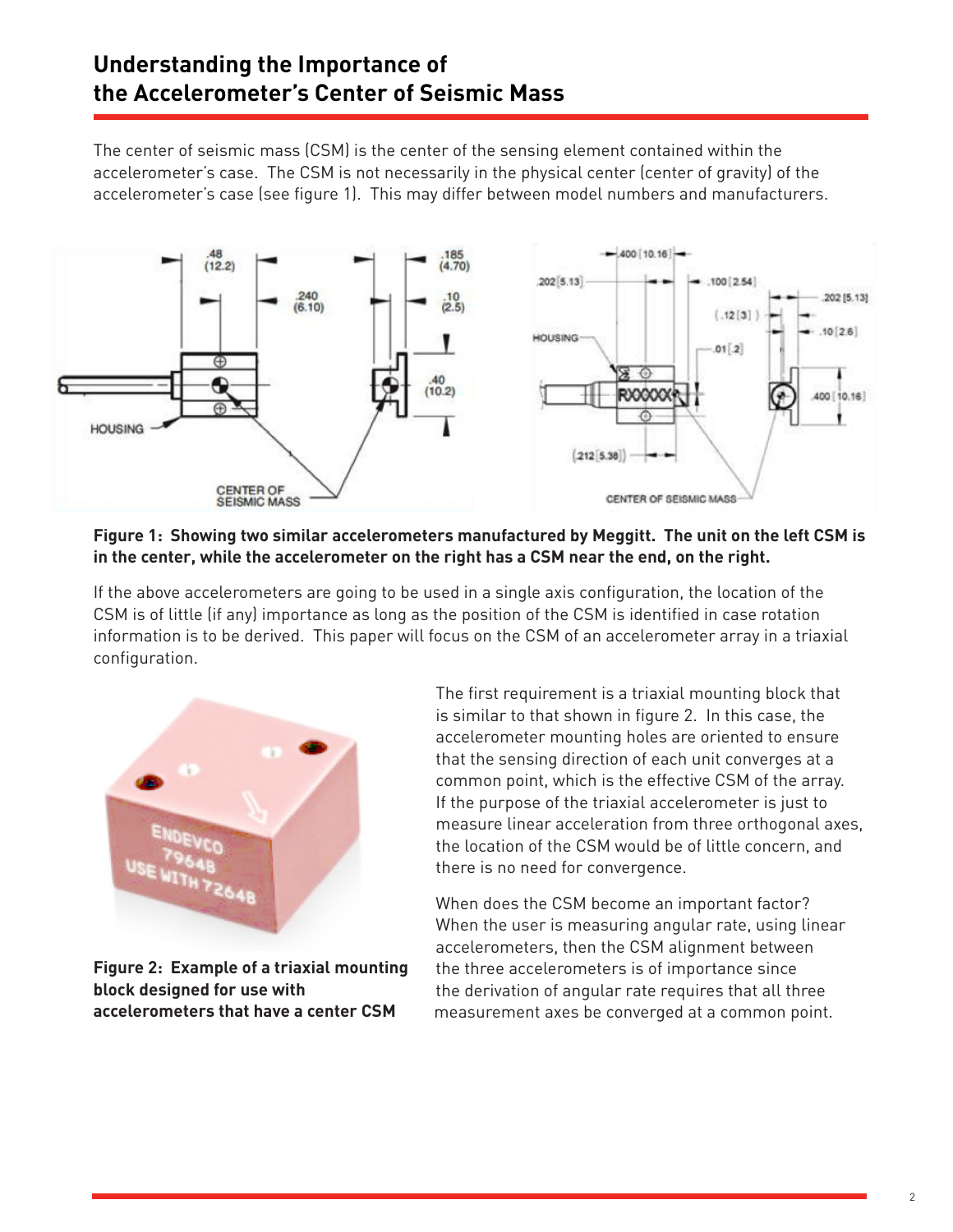## **Replacing Accelerometers**

If the user is replacing damaged accelerometers in an anthropomorphic test dummy (ATD), there are several suggestions:

- If replacing with the same make and model number, no changes are necessary.
- If replacement is from another provider with the same size, mounting configuration and CSM, no change is necessary assuming that the electrical characteristics, etc. match those of the original unit.
- If replacing any accelerometer with a different CSM, it will be necessary to either replace the software with a version that compensates for the change in CSM. The other alternative is to install a replacement-mounting block to accommodate the different CSM and the block's position might need to be changed.

### **Conclusion**

In general, triaxial mounting blocks, provided by the accelerometer manufacturer, are designed to provide the correct intercept point (see figure 2). The user should contact the manufacturer for mounting block recommendations. Follow universal mounting procedures i.e., torque, smoothness, flatness, etc. to ensure maximum frequency response and amplitude accuracy. See Endevco TP317 (available on the Endevco web site) for more information on mounting.